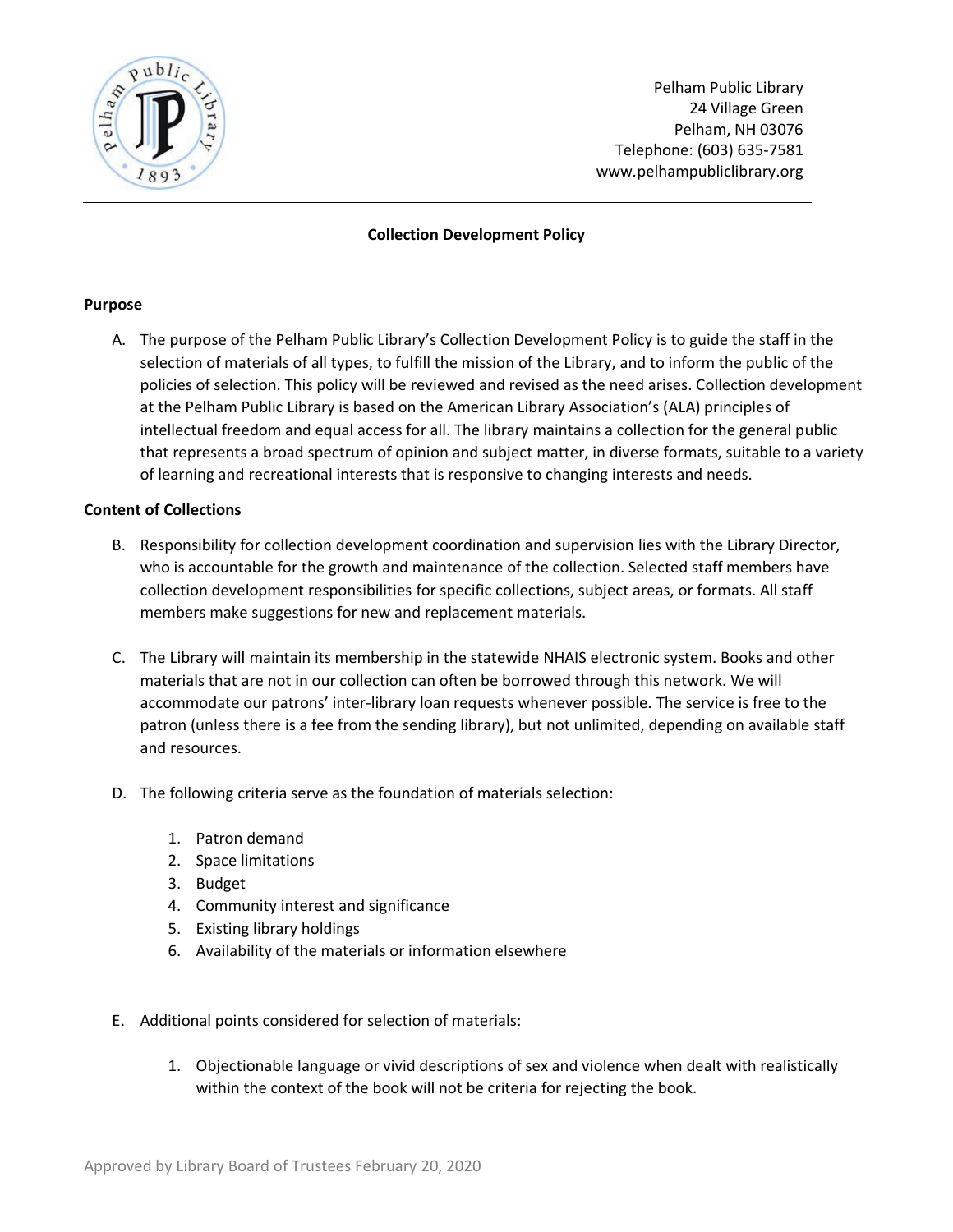- 2. Material is judged on the basis of the work as a whole, not by a part taken out of context.
- 3. The lack of a review or an unfavorable review shall not be the sole reason for rejecting a title which is in demand.
- 4. Due to limited budget and space, the Library cannot purchase all materials that are requested.

## **Gifts and Donations**

F. The Pelham Public Library accepts donations of books and other materials. The Library retains the authority to accept or reject gifts with the understanding that the same standards of selection are applied to gifts and donations as to materials acquired by purchase. Gifts and donations become the sole property of the Library. Staff make all decisions as to the use, housing, and final disposition of donations. A receipt acknowledging the gits for tax purposes will be given to the donor if requested at the time the donation is made; The Library does not evaluate or appraise gift materials for tax purposes.

## **Maintaining the Collection**

- G. The withdrawal of materials from the collection is known as weeding. Weeding of all library collections is a continuous process and is carried out in order to provide the most current, useful information available, as well as to maintain the vitality and attractiveness of the collection. Weeding also helps to prevent the overcrowding of shelves, and to free up needed space for new and highly desired materials. Decisions concerning both weeding and replacement of materials will be consistent with criteria for selection. Though some materials may meet the criteria for weeding, they may be retained due to their unique nature. The overall objective is to increase the usefulness and/or circulation of the collection.
- H. The following criteria serve as the foundation for materials de-selection:
	- 1. Out of Date or inaccurate information
	- 2. Badly worn or damaged physical condition
	- 3. Insufficient use
		- i. Works no longer of popular interest (e.g., older fiction)
		- ii. Multiple copies of previously popular works
		- iii. Topic no longer relevant
		- iv. Lack of physical space
		- v. More current material in collection
- I. Disposal of weeded materials is at the discretion of the Library Director, either through book sales, donations, or proper trash disposal.

## **Challenged Materials and Request for Reconsideration**

J. The Board of Trustees of the Pelham Public Library believes that censorship is a purely individual matter and declares that while anyone is free to reject material of which one does not approve, one cannot exercise this right of censorship to restrict the freedom of others.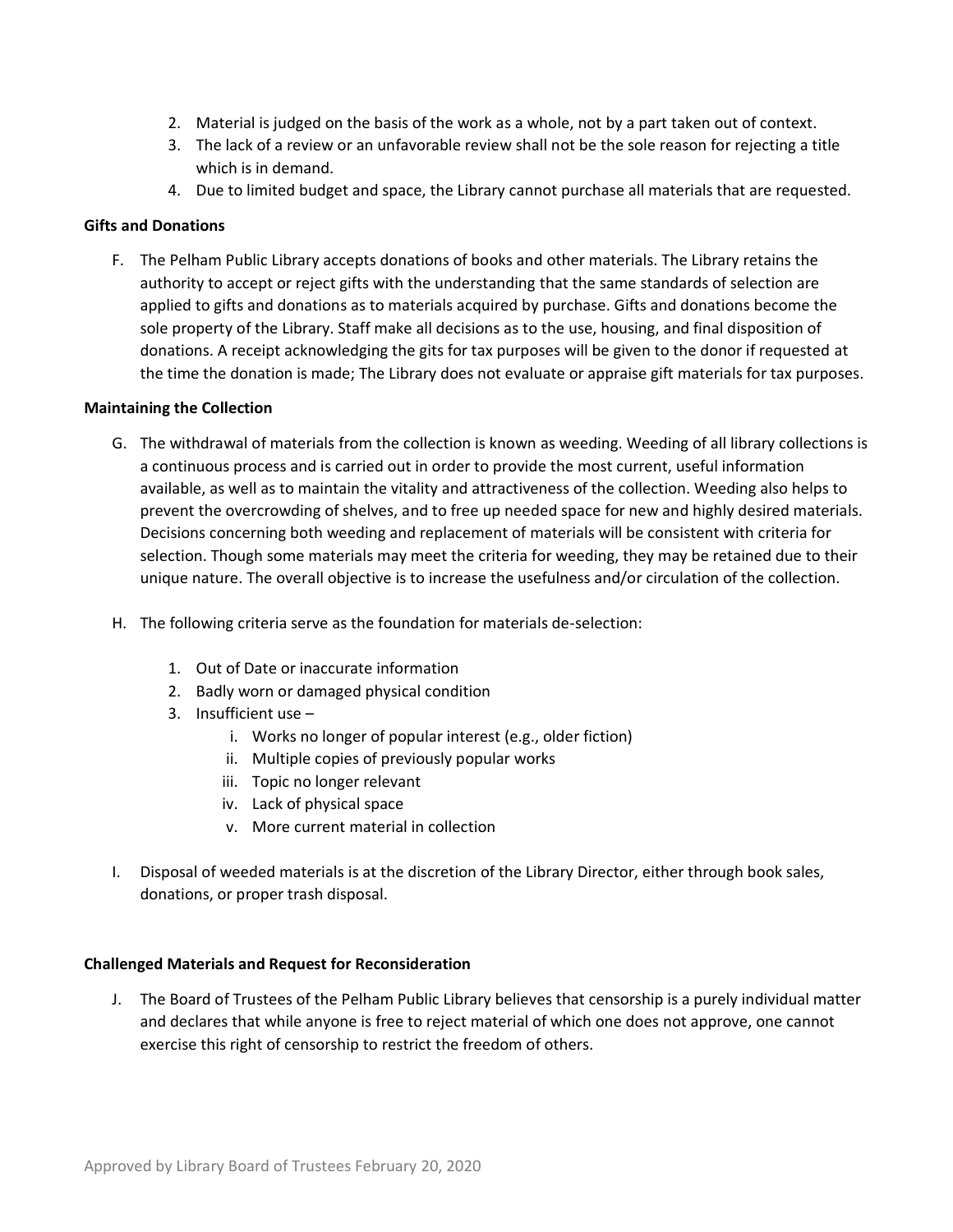- K. Reading, listening, and viewing library materials is an individual, private choice. Full, confidential, and unrestricted access to information is essential for patrons to exercise their constitutional rights. To ensure this, the Pelham Public Library and its Board of Trustees endorse and support the Library Bill of Rights and the Freedom to Read Statement of the American Library Association. They subscribe to the principles put forth in the ALA Labels and Ratings Systems, the ALA Resolution on the Removal of Challenged Materials, Freedom to View Statement, and Access for Children and Young Adults to Nonprint Materials.
- L. Final responsibility for what any individual reads, listens to, or views must lie with that individual. Selection of materials for the library is not limited by the possibility that those materials may come into the possession of minors, or others who might find the content controversial, objectionable, or offensive. The Pelham Public Library does not serve *in loco parentis* in its selection of materials of overall collection development plan. Responsibility for the reading, listening, and viewing of such materials by minors rests with the parents and legal guardians.
- M. The procedure for users who wish to petition the Library to reconsider any part of its collection is as follows:
	- 1. A Pelham cardholder receives a *Request for Reconsideration of Library Materials* form (available at the main floor circulation desk). A copy of this form is included in the appendix of this policy.
	- 2. The form must be fully completed and submitted to the Library Director. The challenged material will remain in the collection while it is being reviewed.
	- 3. The Library Director will then issue a written decision to the challenger within 30 days.
	- 4. If the petitioner wished to appeal this decision, the Director will arrange for the request to be added to the agenda of the next regularly scheduled Pelham Board of Trustees meeting.
	- 5. The Board of Trustees will consider the request and determine whether the Library's selection criteria have been adhered to. The petitioner is free to attend the Board meeting which is open to the public.
	- 6. A representative member of the Board of Trustees will contact the petitioner with a determination. Decisions of the Pelham Board of Trustees are final and are made within 60 days of the receipt of the appeal.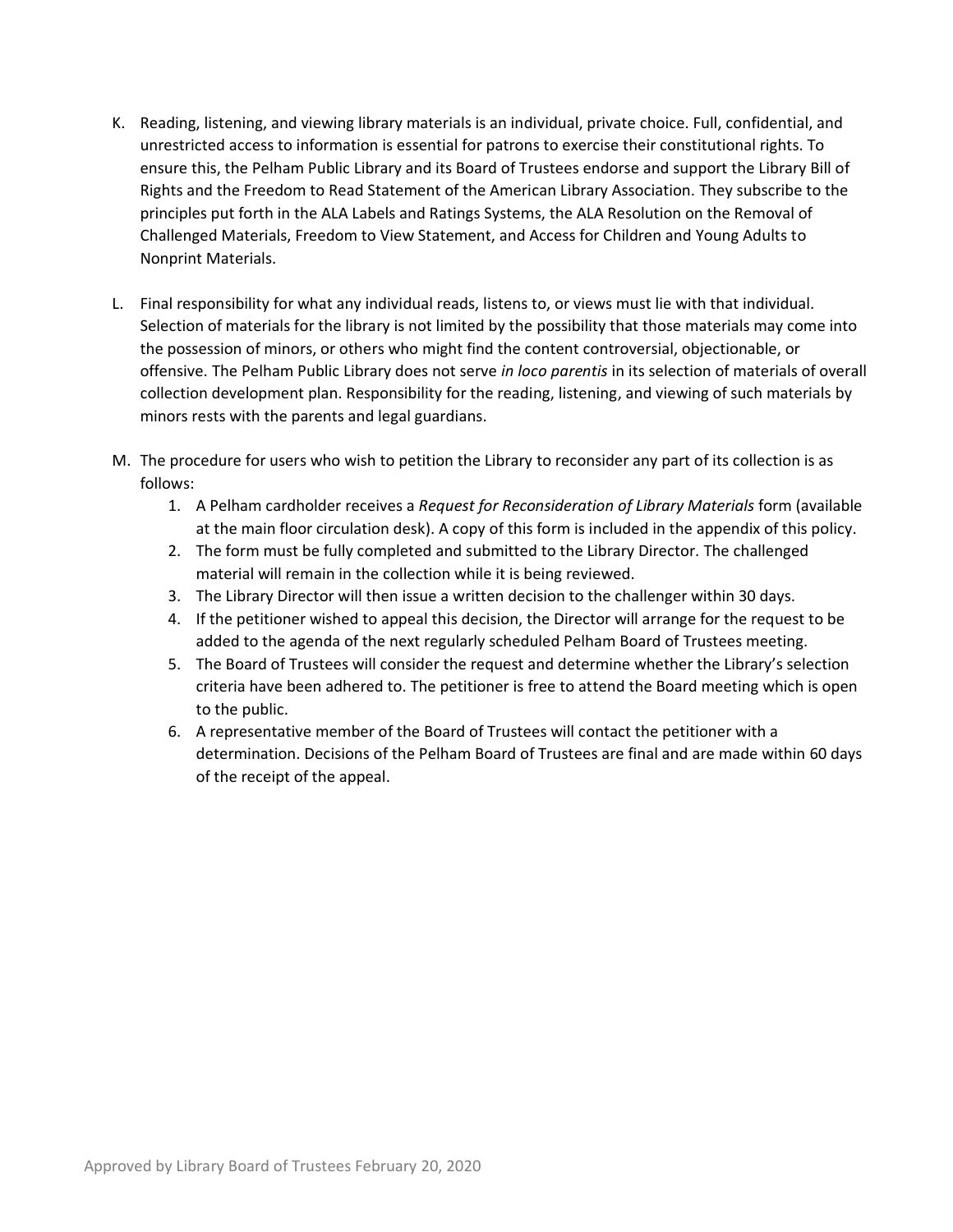#### **Request for Reconsideration of Library Materials**

The Pelham Library Board of Trustees had delegated the responsibility for selection and evaluation of library resources to the Library Director and has established reconsideration procedures to address concerns about those resources. Completion of this form is the first step in those procedures. If you wish to request reconsideration of a library resource, please return the completed form to Jennifer Greene, Library Director, Pelham Public Library, 24 Village Green, Pelham, NH 03076.

|    | I represent:     Myself<br>Have you reviewed the Library's Collection Development Policy?<br>Yes<br>No                                                                                                                         |
|----|--------------------------------------------------------------------------------------------------------------------------------------------------------------------------------------------------------------------------------|
|    | <b>Material for Consideration</b>                                                                                                                                                                                              |
|    |                                                                                                                                                                                                                                |
|    |                                                                                                                                                                                                                                |
|    |                                                                                                                                                                                                                                |
|    | Type of material (book, DVD, magazine, etc.) The material control of the state of material control of the state of the state of the state of the state of the state of the state of the state of the state of the state of the |
| 1. | What brought this resource to your attention?                                                                                                                                                                                  |
| 2. | Did you read, watch, or listen to the entire work? $\vert$<br>Yes<br>No                                                                                                                                                        |
| 3. | If no, what parts did you read, watch, or listen to?                                                                                                                                                                           |
| 4. | What specifically concerns you about this resource? Please be specific and cite pages or sections.                                                                                                                             |
| 5. | What of value is there in this resource?                                                                                                                                                                                       |
| 6. | For what age group would you recommend this resource?                                                                                                                                                                          |
| 7. | Are there resources you would suggest that could provide additional information and/or other                                                                                                                                   |

viewpoints on this topic?